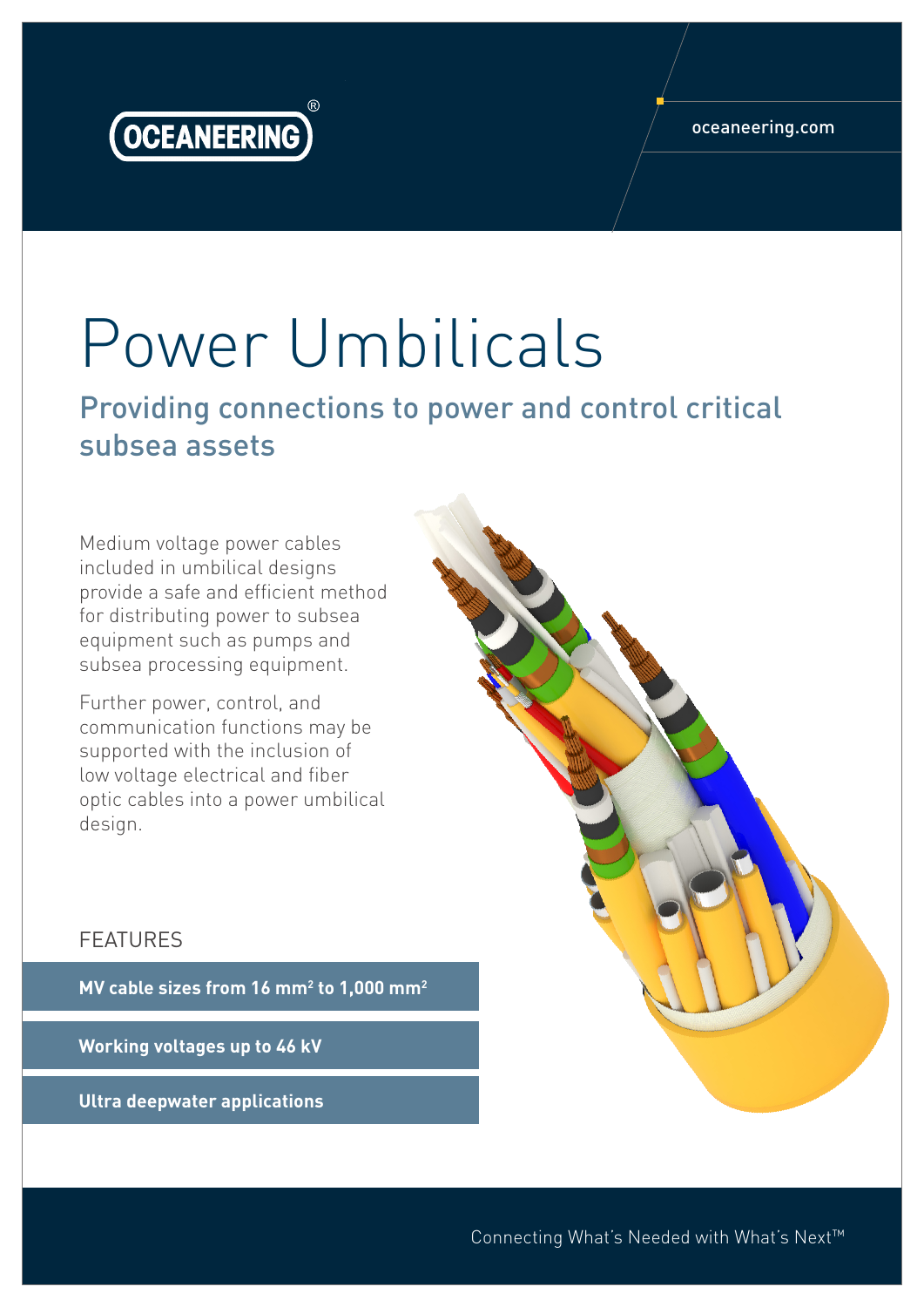### Power Umbilicals

The inclusion of power transmission functions to a production control umbilical allows operators to overcome flow assurance challenges presented by deep water, long offsets and low reservoir pressures. The depth and breadth of Oceaneering experience enables supply of reliable power umbilicals that support economic production from challenging projects.



- » Multiphase AC power cables with voltage ratings up to 46 kV for pumps and compressors
- Catalog of low voltage and fiber optic cables for complementary power and signaling or temperature, strain, and partial discharge monitoring
- » Designs can incorporate Oceaneering's thermoplastic hoses or steel tubes for hydraulic control or supply of fluids used in subsea pumps or other systems
- » Strength members for deep and ultra-deep water dynamic applications
- » Detailed steady state and transient electromagnetic and thermal analysis carried out to determine system limitations and safe operating conditions
- » World class manufacturing, extensive track record and expert project management

| Parameter                                | Value                                                                             |
|------------------------------------------|-----------------------------------------------------------------------------------|
| Maximum diameter                         | 12.6 in / 320 mm (maximum outside diameter to date)                               |
| Strength member                          | Typically galvanized steel armor wire, helically wound                            |
| Manufacturing length limitations         | None. Qualified splicing and jointing processes are available.                    |
| Axial, bending, and torsional stiffness  | Optimized during design                                                           |
| Tension/Torsion Factor                   | Designs are torque balanced.                                                      |
| Design Life                              | 25 years, as standard. Longer life can be provided.                               |
| Packing, transportation, load out        | Determined by umbilical characteristics and client requirements<br>Reel, carousel |
| Installation methods                     | Umbilicals designed to suit client's installation method                          |
| <b>Industry Specification Compliance</b> | ISO 13628-5 / API 17E<br>NORSOK U-001<br><b>DNV-0S-F101</b>                       |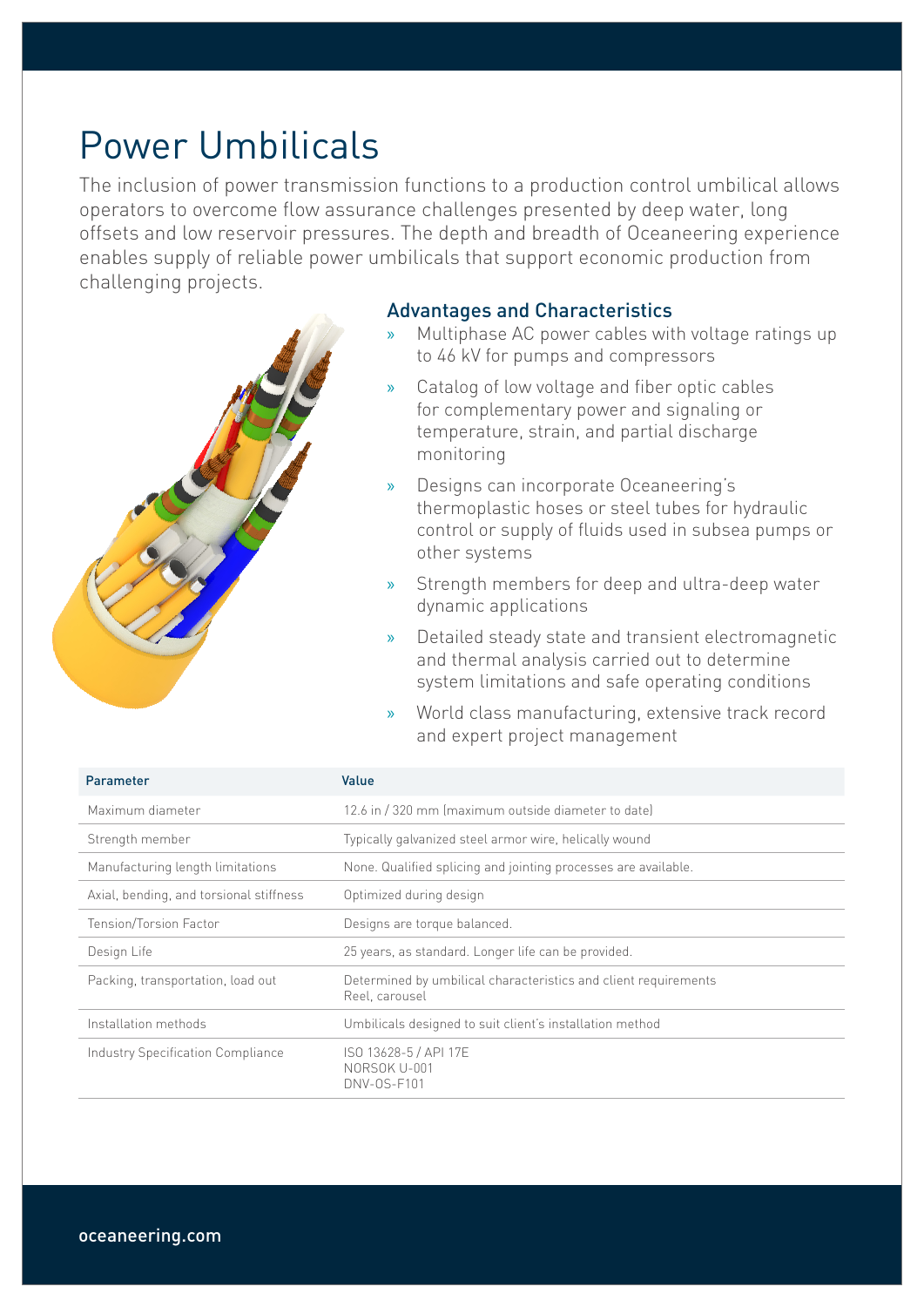## Electrical Cables

#### Medium Voltage Cables

Oceaneering supplies Medium Voltage (MV) power cables in a range of conductor sizes, material options and voltage ratings. Our MV power cables provide a reliable method of distributing power in subsea environments.

| Parameter                            | Value                                                                                                                |
|--------------------------------------|----------------------------------------------------------------------------------------------------------------------|
| Conductor configurations             | Single sheathed core or triad                                                                                        |
| Conductor Size                       | $24.8$ in <sup>2</sup> - 155 in <sup>2</sup> /<br>8 AWG - 2,000 kcmil                                                |
| Conductor material                   | Compacted, water blocked, stranded<br>copper                                                                         |
| Core Insulation Material             | <b>EPR or XLPe</b>                                                                                                   |
| Outer Jacket Material                | <b>HDPe</b>                                                                                                          |
| Maximum Operating<br>Voltage         | 6 kV - 36 kV (IEC compliant)<br>5 kV - 46 kV (ICEA compliant)                                                        |
| Operating Temperature                | 14° F - 185° F / -10° C - 85° C (EPR)<br>14° F - 194° F / -10° C - 90° C (XLPe)                                      |
| Screen/Shield                        | Semiconducting EPR or XLPe<br>conductor and insulation screen/<br>shield. Copper or tinned copper<br>metallic screen |
| Industry Specification<br>Compliance | ISO 13628-5 / API 17E<br>IEC 60502 Part 2<br>ICEA S-93-639, S-94-649, S-97-682<br>Cigre TB490                        |

### Low Voltage Cables

Oceaneering supplies low voltage electrical cables for use in power umbilicals. The cable includes a fully belted design which is suitable for use in deep water environments. Also available are design options which can reduce common mode and differential mode induced voltages, which are unavoidable in certain power umbilical applications.

| Parameter                            | Value                                                                       |
|--------------------------------------|-----------------------------------------------------------------------------|
| Conductor configurations             | Pair / Triple / Quad / Other<br>Multicore Designs                           |
| Conductor Size                       | $3.9$ in <sup>2</sup> 7.8 in <sup>2</sup> //<br>13 AWG - 1/0 AWG            |
| Maximum Operating Voltage            | 3.6 kV (IEC Compliant)<br>5 kV (ICEA Compliant)                             |
| Screen/Shield                        | Multiple screen/shield options<br>available                                 |
| Reinforcement                        | Optional metallic wire and/or<br>aramid yarn                                |
| Industry Specification<br>Compliance | ISO 13628-5 / API 17E<br>IEC 60502 Part 1, ICEA S-95-<br>658. ICEA S-96-659 |

### Fiber Optic Cables

Oceaneering supplies fiber optic cables with a range of fiber modes and quantities. Fiber optic cables can also be included in an umbilical's design to provide temperature and strain and/or partial discharge monitoring for operational monitoring of power umbilicals.

| Parameter                               | Value                                                                                  |
|-----------------------------------------|----------------------------------------------------------------------------------------|
| Fiber modes                             | Single mode<br>Cut-off shifted single mode<br>Multi mode                               |
| Number of fibers                        | $1 - 96$                                                                               |
| Construction                            | Loose tube assembly                                                                    |
| Sheath material                         | Polyethylene                                                                           |
| Reinforcement                           | Galvanized steel wire armor or aramid yarn                                             |
| Industry<br>Specification<br>Compliance | ISO 13628-5 / API 17E<br>ITU-T G.652, G.654, or G.651 and G.976<br>IEC 60793 and 60794 |